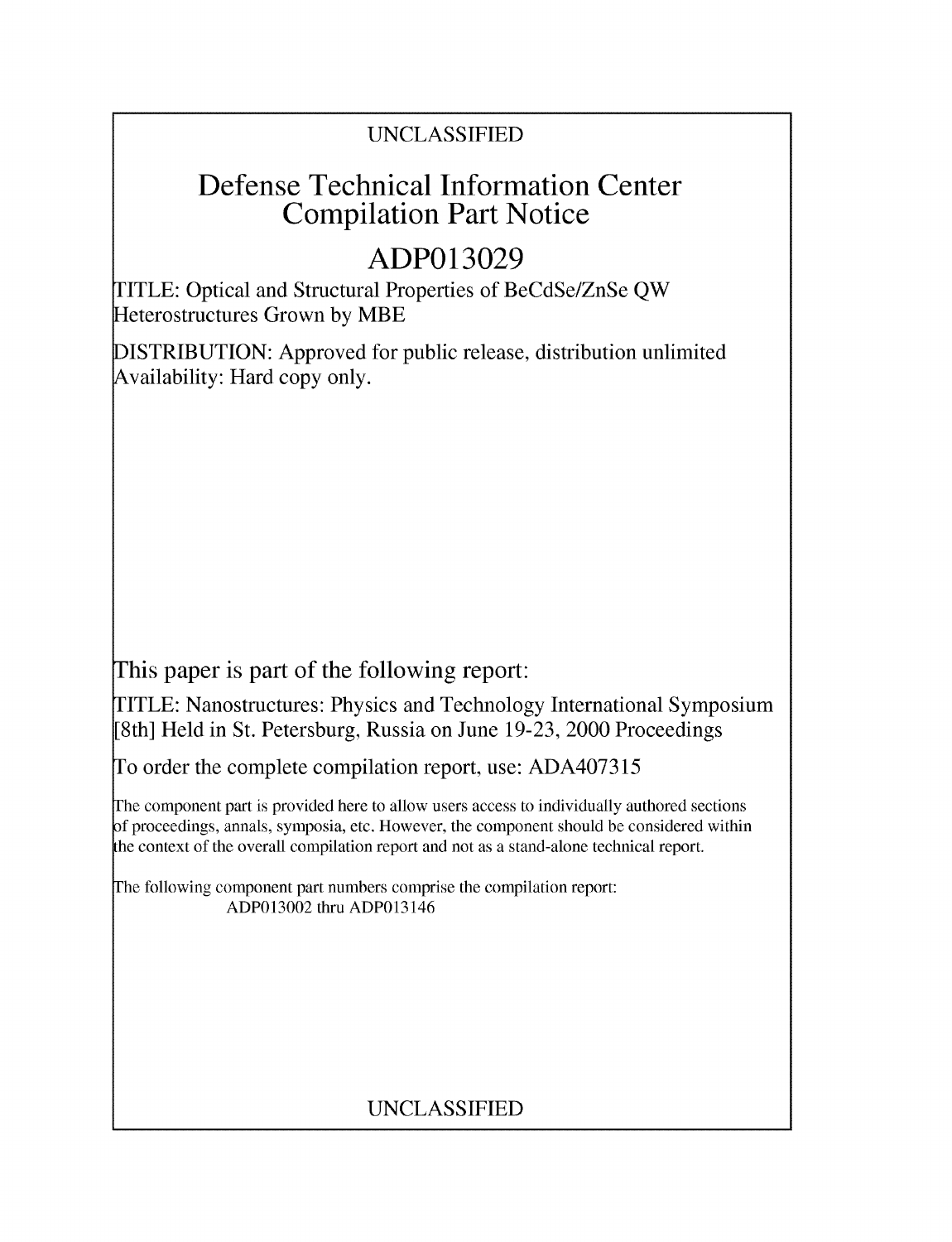### Optical and structural properties **of** BeCdSe/ZnSe **QW** heterostructures grown **by** MBE

S. V. Ivanov $\dagger, \ddagger, O$ . *V. Nekrutkina* $\dagger$ , V. A. Kaygorodov $\dagger$ §, T. V. Shubina $\dagger$ , P. S. Kop'ev†, G. Reuscher‡, V. Wagner‡, J. Geurts‡, A. Waag‡ and G. Landwehr<sup> $\ddagger$ </sup>

**T** Joffe Physico-Technical Institute, St Petersburg, Russia

 $\ddagger$  Physikalisches Institut der Universität Würzburg, Am Hubland,

D-97074 Wuirzburg, Germany

§ St Petersburg Electrotechnical University, St Petersburg 197376, Russia

1I-VI wide-gap heterostructures still remain the most natural candidates for blue-green laser diode (LD) applications, although demonstrating so far a non-sufficient device lifetime (less than 500 hours **[11),** because this spectral range (<450 nm) is hardly reachable by III-nitrides based lasers. It is generally believed now that the large stress accumulated in a lattice-mismatched quantum well (QW) active region (like ZnCdSe one) causes enhanced multiplication and diffusion of extended and point defects. This effect in combination with a low threshold of defect formation, characteristic of ZnSe-based compounds, seems to be responsible for a so called "slow" LD degradation. Thus, the need in low-stress highstiffness QW structures for the active region of blue-green I1-VI lasers and light-emitting diodes stimulates a search of new suitable materials.

Recently a new material for the laser active region **-** BeCdSe **-** has been proposed [21. Despite expectations of a very wide instability region for this alloy, it has been predicted that stable  $Be_xCd_{1-x}Se$  alloys with composition lattice-matched to GaAs ( $x \sim 0.46$ ) can be grown by molecular beam epitaxy (MBE) until a relaxation of elastic stress in the layer occurs. The high Be content in this alloy is believed to make the crystalline lattice much harder than in commonly used ZnCdSSe alloys. Since previous study was mainly focused on  $x = 0.0-0.33$  range, only rough extrapolation of an energy gap ( $E_g$ ) versus  $x$  dependence to the lattice-matched composition region has been made, taking optical bowing parameter equal to 3 eV. It gave nearly equal  $E_g$  values for ZnSe and Be<sub>0.47</sub>Cd<sub>0.53</sub>Se alloy, leaving questionable the possibility to obtain the lattice-matched BeCdSe/ZnSe QW suitable for laser applications.

In this paper we study optical and structural properties of the  $Be_xCd_{1-x}Se/ZnSe$  QWs grown by MBE in the composition range close to the compound lattice-matched to GaAs. Bright low-temperature (80 K) photoluminescence (PL) in the 2.45-2.66 eV range, preserving up to 300 K, has been obtained for  $x = 0.36 - 0.49$  estimated from reflection high energy electron diffraction (RHEED) and x-ray diffraction (XRD) measurements. Much stronger optical bowing in this alloy system has been found, as compared to previously estimated one.

Structures with both single QW (SQW) and multiple QWs (MQW) were grown either in a conventional MBE mode or by a sub-monolayer digital alloying (SDA) technique at a substrate temperature  $T_s = 300^{\circ}\text{C}$  on (001) GaAs substrates, using a solid source MBE setup (Riber 2300). Except for BeCdSe/ZnSe QWs of either 2 or  $\sim$ 10 nm thick, separated by  $\sim$ 10 nm ZnSe barriers, the structures involve 50–100 nm-Zn<sub>0.97</sub>Be<sub>0.03</sub>Se claddings and a thin BeTe buffer layer grown at 350'C. Structural properties of the multi-layer samples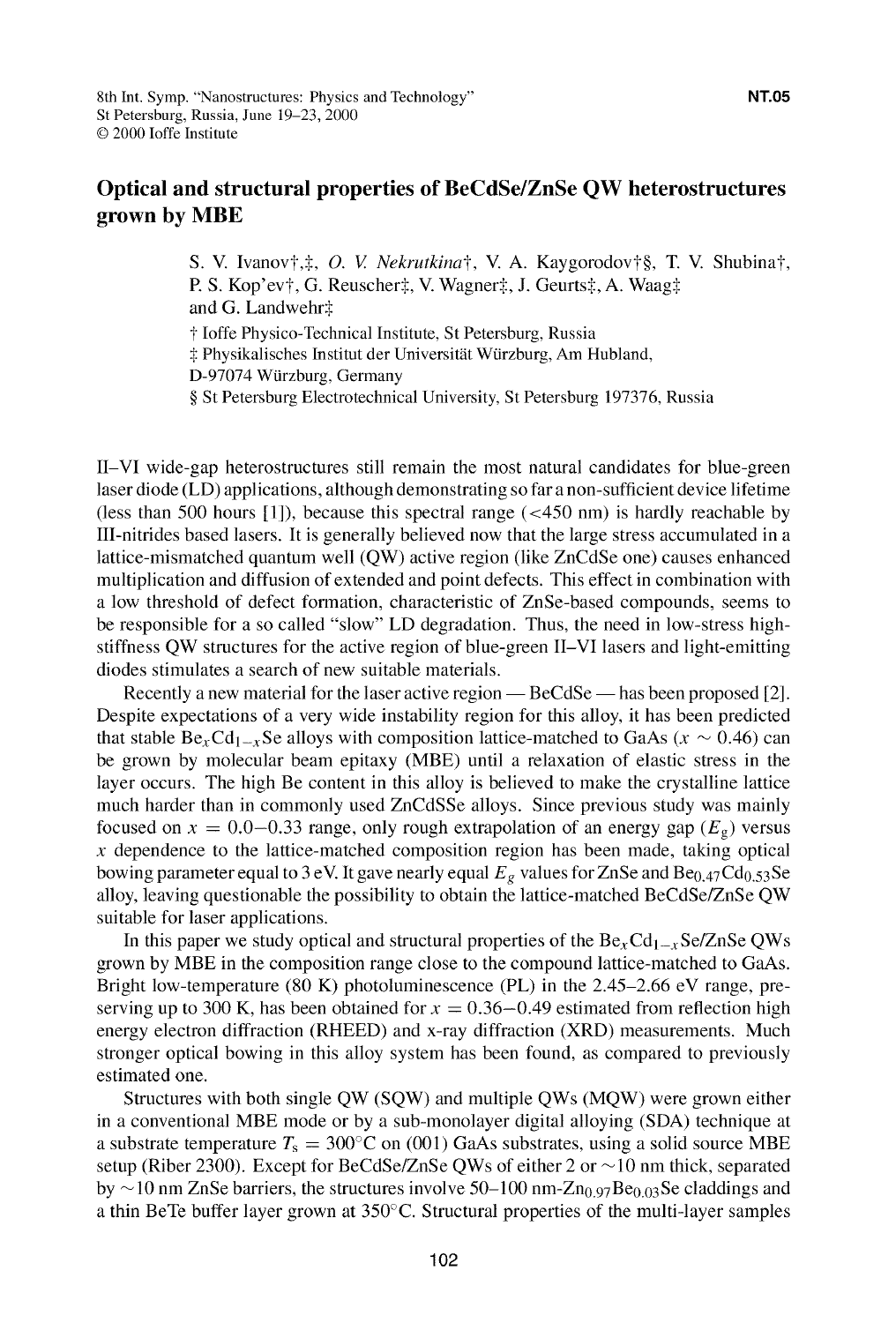

Fig. **1.** RHEED oscillation measurements of growth rate and composition during MBE growth of a BeTe buffer and one period of a BeCdSe/ZnSe MQW structure.

were analysed by a dynamic simulation of (004) XRD  $\theta$  -2 $\theta$  rocking curves obtained using a Philips X'pert diffractometer equipped with a four-crystal Ge 220 monochromator. PL spectroscopy was performed using a 325 nm excitation line of a He-Cd laser. Growth rate and alloy composition were additionally controlled by RHEED oscillation technique, as shown in Fig. **I** where a ratio of the BeTe buffer to the BeCdSe QW growth rates (in monolayer/s) gives a rather accurate estimation of the alloy composition.

To study a modification in BeCdSe optical properties with Be content, two 2 nm-BeCdSe/9 nm-ZnSe MQW structures with significant grade of the Be content along a wafer surface were grown without rotation in MBE and SDA modes. As the XRD data analysis demonstrates the Be content variation across the MBE structure surface from  $x = 0.40$  to  $x = 0.48$  (Fig. 2(a)), with the maximal composition corresponding to the point of RHEED registration, PL peak gradually shifts to higher energies (Fig. 2(b)), still remaining at 160 meV below  $E<sub>g</sub>$  of ZnSe. Another important feature of the PL spectra is an existence of a pronounced maximum in the peak intensity *versus* Be composition, relating to a pseudomorphic composition of  $x = 0.46-0.47$ , as estimated from XRD data. PL spectra of the SDA structure with the Be content changing from 0.36 to 0.49 demonstrate the same behavior, with the most intensive PL peak being placed at the same energy of 2.65 eV. Since strain-induced defects reduce a quantum efficiency of QW structures, one could expect an existence of the PL peak corresponding to a non-strained BeCdSe layer, which is appreciably more intensive than others related to the QWs with increasing lattice mismatch. One should mention that both MQW structures demonstrate very bright PL of nearly the same intensity, independently of the growth mode, although XRD analysis shows higher structural quality of SDA MQW structure even at minimum  $x = 0.36$ .

Despite the rather large lattice mismatch variation in the MQW structures, with the lowest  $x = 0.36$  being somewhere at the boundary of the BeCdSe instability region thermodynamically calculated in [21, no pronounced signature of phase separation has been observed probably due to the small QW thickness as compared to the critical one. It is confirmed additionally by two 2 nm SQW structures with  $x \sim 0.35$  and  $x \sim 0.4$ , whereas a decrease in x below  $0.33$  causes already a pronounced phase separation even in 2 nm QWs [2 **1.** Contrary to that, a 10 nm-BeCdSe/I0 nm-ZnSe MQW structure, also grown with the intentional Be composition gradient, has revealed a dramatic disturbance of structural properties due to the phase separation at relatively small deviation of x from the lattice-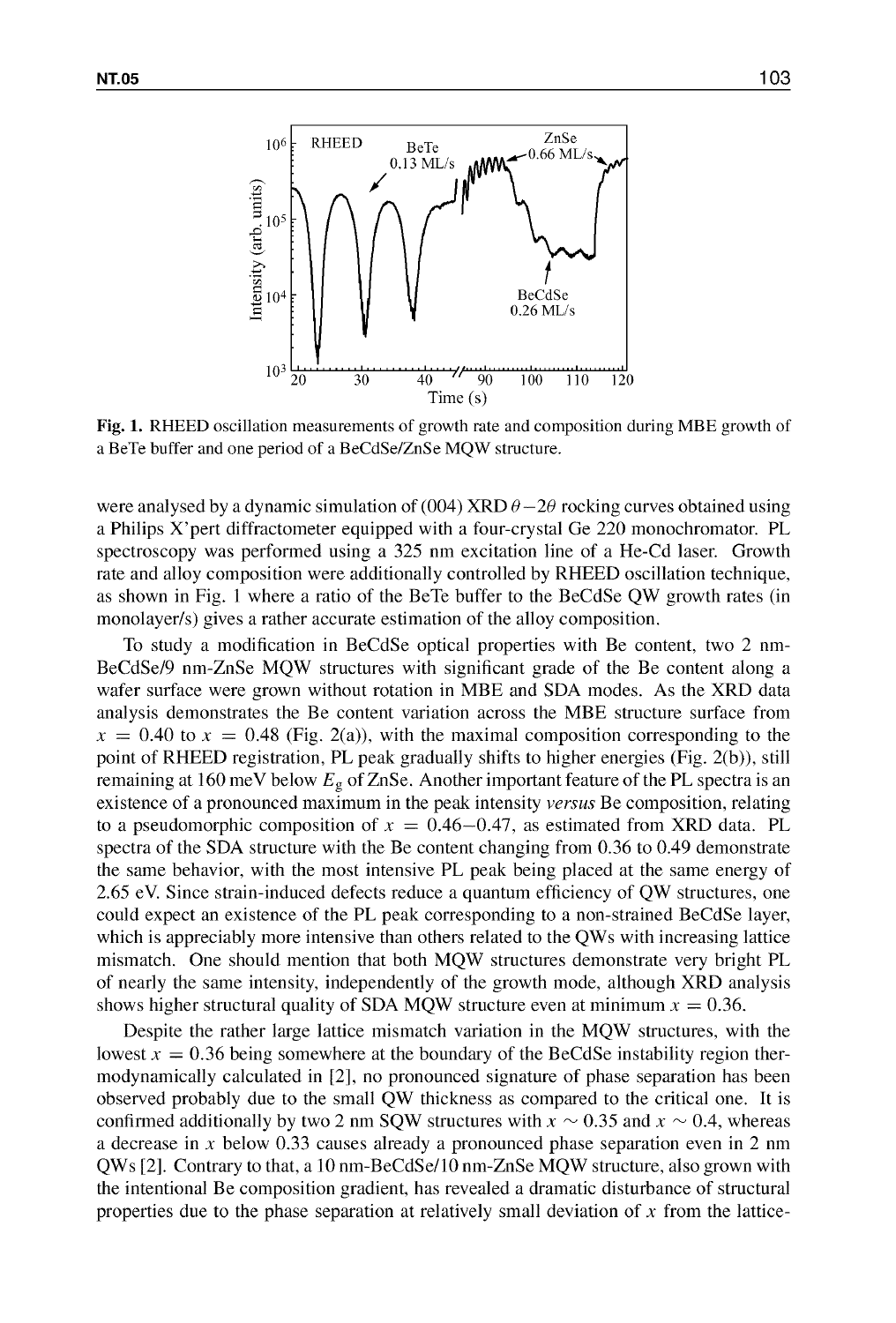

Fig. 2. (a) XRD  $\theta - 2\theta$ -rocking curves of BeCdSe/ZnSe MQW structure taken from two opposite points along the grade of Be content: experimental (solid curves) and theoretical simulations (dashed curves). (b) PL spectra (80 K) of the same structure taken along the grade of Be content. A and B denote points where XRD measurements were performed (see Fig. 2(a)).

matched composition, as observed *in situ* by RHEED and *ex situ* by XRD and PL and will be reported in details elsewhere. This effect is probably caused by exceeding the QW critical thickness, followed by elastic stress relaxation resulting in dramatic CdSe-BeSe phase diagram transformation **[21.**

Figure 3 presents an estimation of the BeCdSe  $E<sub>g</sub>$  versus x behavior, which has been done using the PL data on all ZnSe/BeCdSe SQW and MQW structures discussed in this work (shown by squares and triangle). Additionally, PL data on 0.8 nm BeCdSe/ZnSe SQWs from [2] are given by circles. One should note that the point with  $x \sim 0.33$  can be regarded only as a very rough value due to an onset of the phase separation process. Solid curve is a result of theoretical estimation of the BeCdSe energy gap bowing in accordance with

$$
E_{\rm g}(\text{BeCdSe}) = (1 - x)E_{\rm g}(\text{CdSe}) + xE_{\rm g}(\text{BeSe}) - x(1 - x)C,
$$

where C is the bowing parameter estimated as  $4.5$  eV in this case. This value is even higher than 3.0 eV found in [2], using an extrapolation of experimental slope obtained for the narrow 0.8 nm QWs with x at the CdSe-rich composition side. The new data allow us to consider the lattice-matched BeCdSe/ZnSe QWs as very promising structures for the active region of 1I-VI blue-green laser, which can provide sufficient electronic confinement. The question of band-offsets in the BeCdSe/ZnSe system still remains unclear, but